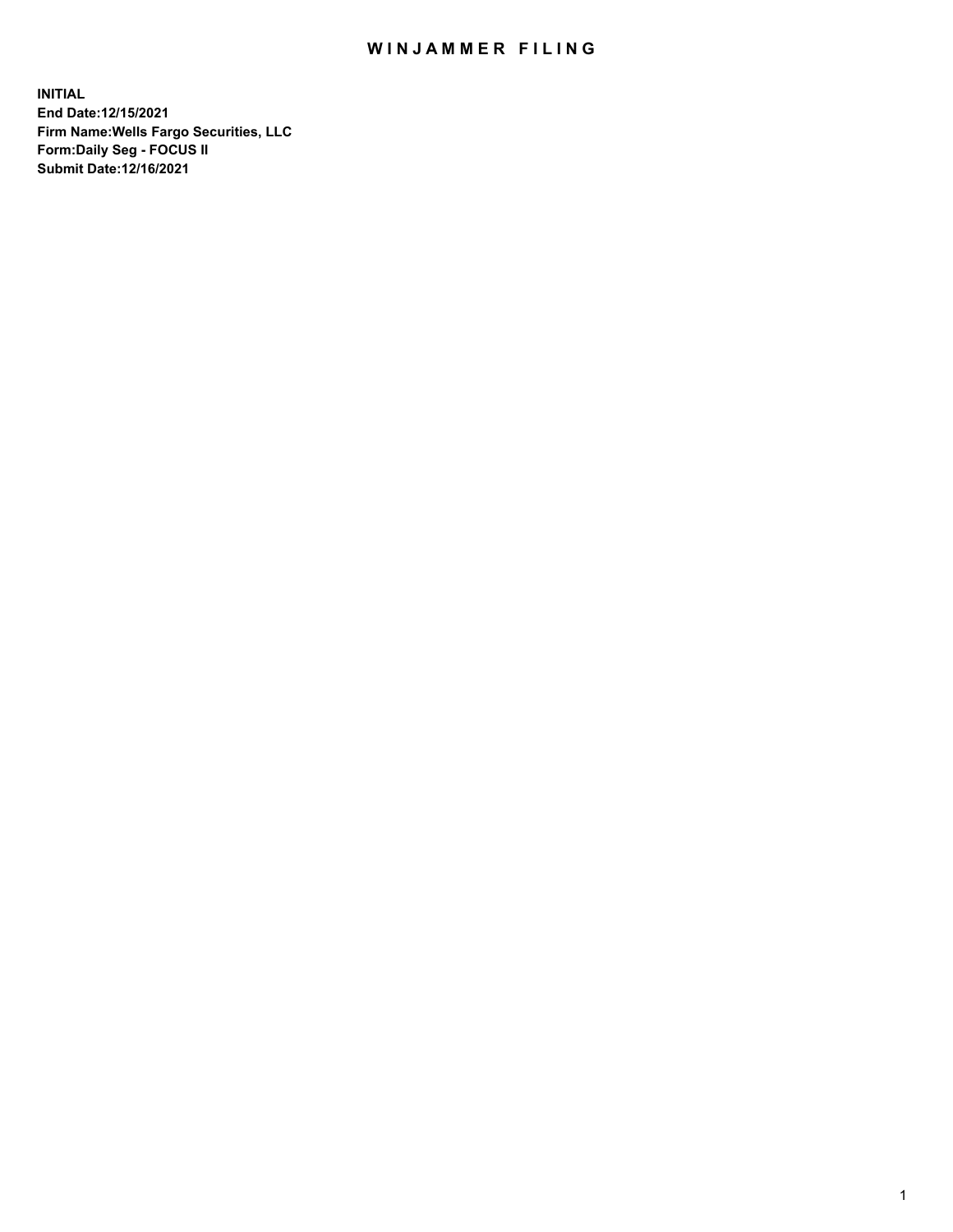**INITIAL End Date:12/15/2021 Firm Name:Wells Fargo Securities, LLC Form:Daily Seg - FOCUS II Submit Date:12/16/2021 Daily Segregation - Cover Page**

| Name of Company                                                                                                                                                                                                                                                                                                                | <b>Wells Fargo Securities LLC</b>                          |
|--------------------------------------------------------------------------------------------------------------------------------------------------------------------------------------------------------------------------------------------------------------------------------------------------------------------------------|------------------------------------------------------------|
| <b>Contact Name</b>                                                                                                                                                                                                                                                                                                            | <b>James Gnall</b>                                         |
| <b>Contact Phone Number</b>                                                                                                                                                                                                                                                                                                    | 917-699-6822                                               |
| <b>Contact Email Address</b>                                                                                                                                                                                                                                                                                                   | james.w.gnall@wellsfargo.com                               |
| FCM's Customer Segregated Funds Residual Interest Target (choose one):<br>a. Minimum dollar amount: ; or<br>b. Minimum percentage of customer segregated funds required:% ; or<br>c. Dollar amount range between: and; or<br>d. Percentage range of customer segregated funds required between: % and %.                       | 115,000,000<br><u>0</u><br><u>00</u><br>0 <sub>0</sub>     |
| FCM's Customer Secured Amount Funds Residual Interest Target (choose one):<br>a. Minimum dollar amount: ; or<br>b. Minimum percentage of customer secured funds required:% ; or<br>c. Dollar amount range between: and; or<br>d. Percentage range of customer secured funds required between: % and %.                         | 30,000,000<br><u>0</u><br>0 <sub>0</sub><br>0 <sub>0</sub> |
| FCM's Cleared Swaps Customer Collateral Residual Interest Target (choose one):<br>a. Minimum dollar amount: ; or<br>b. Minimum percentage of cleared swaps customer collateral required:% ; or<br>c. Dollar amount range between: and; or<br>d. Percentage range of cleared swaps customer collateral required between:% and%. | 340,000,000<br><u>0</u><br>00<br><u>00</u>                 |

Attach supporting documents CH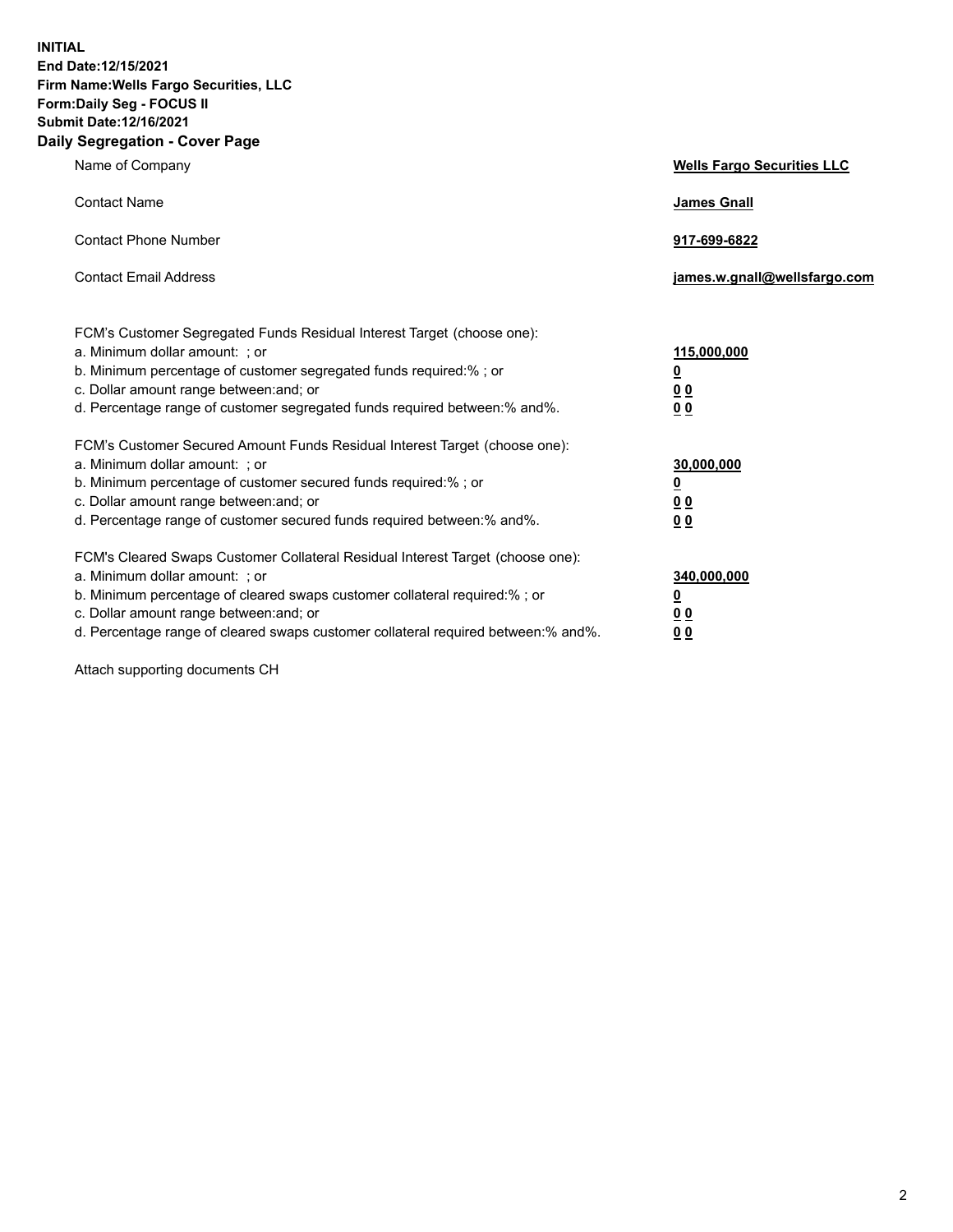**INITIAL End Date:12/15/2021 Firm Name:Wells Fargo Securities, LLC Form:Daily Seg - FOCUS II Submit Date:12/16/2021**

## **Daily Segregation - Secured Amounts**

|     | Foreign Futures and Foreign Options Secured Amounts                                         |                                        |
|-----|---------------------------------------------------------------------------------------------|----------------------------------------|
|     | Amount required to be set aside pursuant to law, rule or regulation of a foreign            | $0$ [7305]                             |
|     | government or a rule of a self-regulatory organization authorized thereunder                |                                        |
| 1.  | Net ledger balance - Foreign Futures and Foreign Option Trading - All Customers             |                                        |
|     | A. Cash                                                                                     | 157,354,391 [7315]                     |
|     | B. Securities (at market)                                                                   | 197,254,308 [7317]                     |
| 2.  | Net unrealized profit (loss) in open futures contracts traded on a foreign board of trade   | 24,824,028 [7325]                      |
| 3.  | Exchange traded options                                                                     |                                        |
|     | a. Market value of open option contracts purchased on a foreign board of trade              | 3,132 <sub>[7335]</sub>                |
|     | b. Market value of open contracts granted (sold) on a foreign board of trade                | $0$ [7337]                             |
| 4.  | Net equity (deficit) (add lines 1. 2. and 3.)                                               | 379,435,859 [7345]                     |
| 5.  | Account liquidating to a deficit and account with a debit balances - gross amount           | 6,171,494 [7351]                       |
|     | Less: amount offset by customer owned securities                                            | -6,124,861 [7352] 46,633 [7354]        |
| 6.  | Amount required to be set aside as the secured amount - Net Liquidating Equity              | 379,482,492 [7355]                     |
|     | Method (add lines 4 and 5)                                                                  |                                        |
| 7.  | Greater of amount required to be set aside pursuant to foreign jurisdiction (above) or line | 379,482,492 [7360]                     |
|     | 6.                                                                                          |                                        |
|     | FUNDS DEPOSITED IN SEPARATE REGULATION 30.7 ACCOUNTS                                        |                                        |
| 1.  | Cash in banks                                                                               |                                        |
|     | A. Banks located in the United States                                                       | 58,691,204 [7500]                      |
|     | B. Other banks qualified under Regulation 30.7                                              | 19,857,490 [7520] 78,548,694           |
|     |                                                                                             | [7530]                                 |
| 2.  | Securities                                                                                  |                                        |
|     | A. In safekeeping with banks located in the United States                                   | 137,672,785 [7540]                     |
|     | B. In safekeeping with other banks qualified under Regulation 30.7                          |                                        |
| 3.  | Equities with registered futures commission merchants                                       | 0 [7560] 137,672,785 [7570]            |
|     | A. Cash                                                                                     |                                        |
|     | <b>B.</b> Securities                                                                        | 48,312,272 [7580]<br>79,589,691 [7590] |
|     |                                                                                             |                                        |
|     | C. Unrealized gain (loss) on open futures contracts                                         | -26,618,059 [7600]                     |
|     | D. Value of long option contracts                                                           | 3,132 [7610]                           |
| 4.  | E. Value of short option contracts                                                          | 0 [7615] 101,287,036 [7620]            |
|     | Amounts held by clearing organizations of foreign boards of trade<br>A. Cash                |                                        |
|     | <b>B.</b> Securities                                                                        | $0$ [7640]                             |
|     |                                                                                             | $0$ [7650]                             |
|     | C. Amount due to (from) clearing organization - daily variation                             | $0$ [7660]                             |
|     | D. Value of long option contracts                                                           | $0$ [7670]                             |
|     | E. Value of short option contracts                                                          | 0 [7675] 0 [7680]                      |
| 5.  | Amounts held by members of foreign boards of trade                                          |                                        |
|     | A. Cash                                                                                     | -23,014,350 [7700]                     |
|     | <b>B.</b> Securities                                                                        | 170,061,235 [7710]                     |
|     | C. Unrealized gain (loss) on open futures contracts                                         | 33,912,537 [7720]                      |
|     | D. Value of long option contracts                                                           | $0$ [7730]                             |
|     | E. Value of short option contracts                                                          | 0 [7735] 180,959,422 [7740]            |
| 6.  | Amounts with other depositories designated by a foreign board of trade                      | $0$ [7760]                             |
| 7.  | Segregated funds on hand                                                                    | $0$ [7765]                             |
| 8.  | Total funds in separate section 30.7 accounts                                               | 498,467,937 [7770]                     |
| 9.  | Excess (deficiency) Set Aside for Secured Amount (subtract line 7 Secured Statement         | 118,985,445 [7380]                     |
|     | Page 1 from Line 8)                                                                         |                                        |
| 10. | Management Target Amount for Excess funds in separate section 30.7 accounts                 | 30,000,000 [7780]                      |

11. Excess (deficiency) funds in separate 30.7 accounts over (under) Management Target **88,985,445** [7785]

3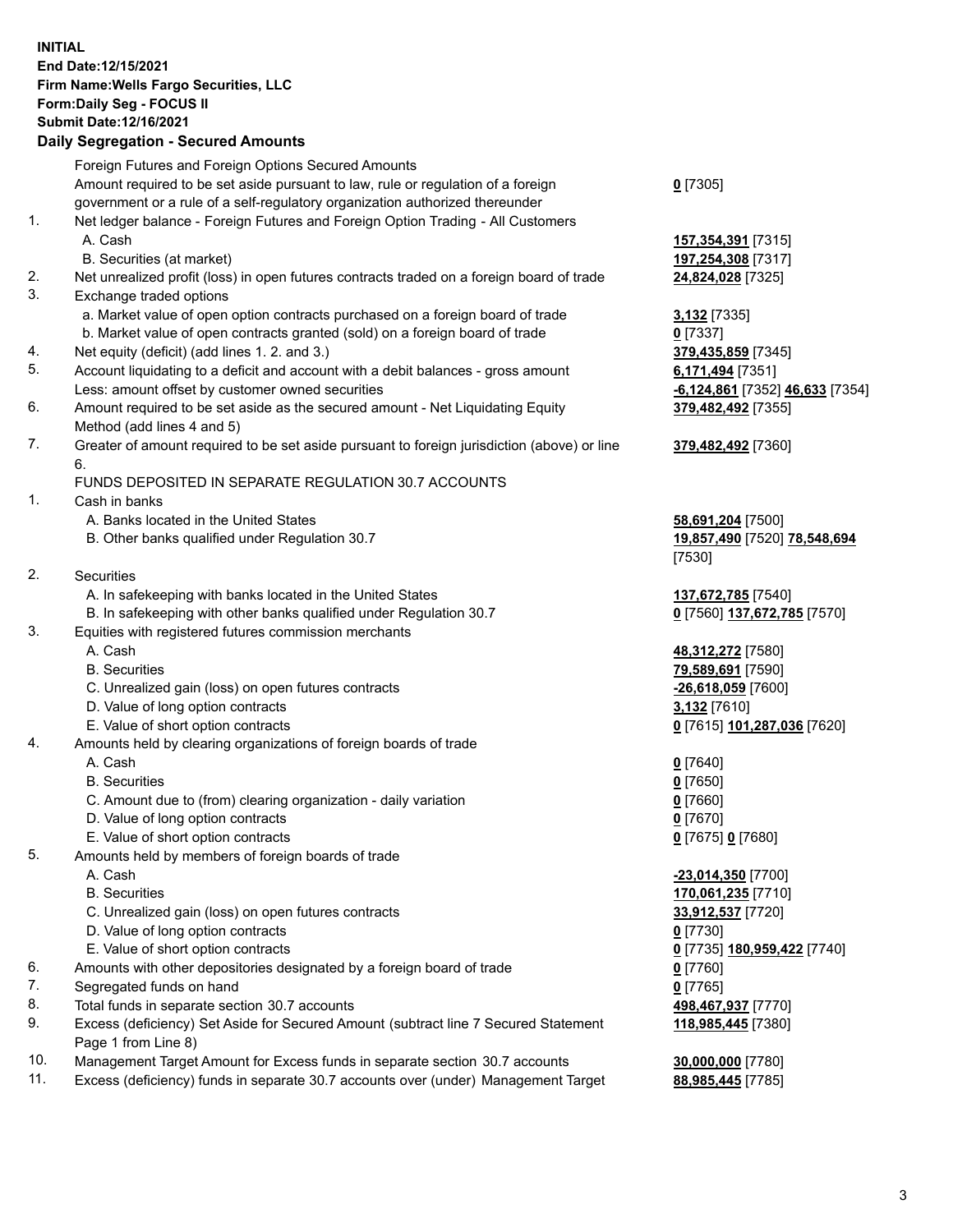**INITIAL End Date:12/15/2021 Firm Name:Wells Fargo Securities, LLC Form:Daily Seg - FOCUS II Submit Date:12/16/2021**

## **Daily Segregation - Segregation Statement**

SEGREGATION REQUIREMENTS(Section 4d(2) of the CEAct)

| 1.         | Net ledger balance                                                                  |                               |
|------------|-------------------------------------------------------------------------------------|-------------------------------|
|            | A. Cash                                                                             | 2,436,548,075 [7010]          |
|            | B. Securities (at market)                                                           | 2,119,174,293 [7020]          |
| 2.         | Net unrealized profit (loss) in open futures contracts traded on a contract market  | 732,989,018 [7030]            |
| 3.         | Exchange traded options                                                             |                               |
|            | A. Add market value of open option contracts purchased on a contract market         | 1,202,380,201 [7032]          |
|            | B. Deduct market value of open option contracts granted (sold) on a contract market | -1,226,021,617 [7033]         |
| 4.         | Net equity (deficit) (add lines 1, 2 and 3)                                         | 5,265,069,970 [7040]          |
| 5.         | Accounts liquidating to a deficit and accounts with                                 |                               |
|            | debit balances - gross amount                                                       |                               |
|            | Less: amount offset by customer securities                                          | 226,612,372 [7045]            |
|            |                                                                                     | -223,685,857 [7047] 2,926,515 |
|            |                                                                                     | [7050]                        |
| 6.         | Amount required to be segregated (add lines 4 and 5)                                | 5,267,996,485 [7060]          |
|            | FUNDS IN SEGREGATED ACCOUNTS                                                        |                               |
| 7.         | Deposited in segregated funds bank accounts                                         |                               |
|            | A. Cash                                                                             | 167,050,980 [7070]            |
|            | B. Securities representing investments of customers' funds (at market)              | 710,233,051 [7080]            |
|            | C. Securities held for particular customers or option customers in lieu of cash (at | 191,874,219 [7090]            |
|            | market)                                                                             |                               |
| 8.         | Margins on deposit with derivatives clearing organizations of contract markets      |                               |
|            | A. Cash                                                                             | 2,707,354,184 [7100]          |
|            | B. Securities representing investments of customers' funds (at market)              | 199,295,497 [7110]            |
|            | C. Securities held for particular customers or option customers in lieu of cash (at | 1,927,300,074 [7120]          |
|            | market)                                                                             |                               |
| 9.         | Net settlement from (to) derivatives clearing organizations of contract markets     | -159,144,339 [7130]           |
| 10.        | Exchange traded options                                                             |                               |
|            | A. Value of open long option contracts                                              | 1,202,380,201 [7132]          |
| 11.        | B. Value of open short option contracts                                             | -1,226,021,617 [7133]         |
|            | Net equities with other FCMs                                                        |                               |
|            | A. Net liquidating equity                                                           | $0$ [7140]                    |
|            | B. Securities representing investments of customers' funds (at market)              | $0$ [7160]                    |
|            | C. Securities held for particular customers or option customers in lieu of cash (at | $0$ [7170]                    |
|            | market)                                                                             |                               |
| 12.        | Segregated funds on hand                                                            | $0$ [7150]                    |
| 13.<br>14. | Total amount in segregation (add lines 7 through 12)                                | 5,720,322,250 [7180]          |
| 15.        | Excess (deficiency) funds in segregation (subtract line 6 from line 13)             | 452,325,765 [7190]            |
|            | Management Target Amount for Excess funds in segregation                            | 115,000,000 [7194]            |
| 16.        | Excess (deficiency) funds in segregation over (under) Management Target Amount      | 337,325,765 [7198]            |
|            | Excess                                                                              |                               |